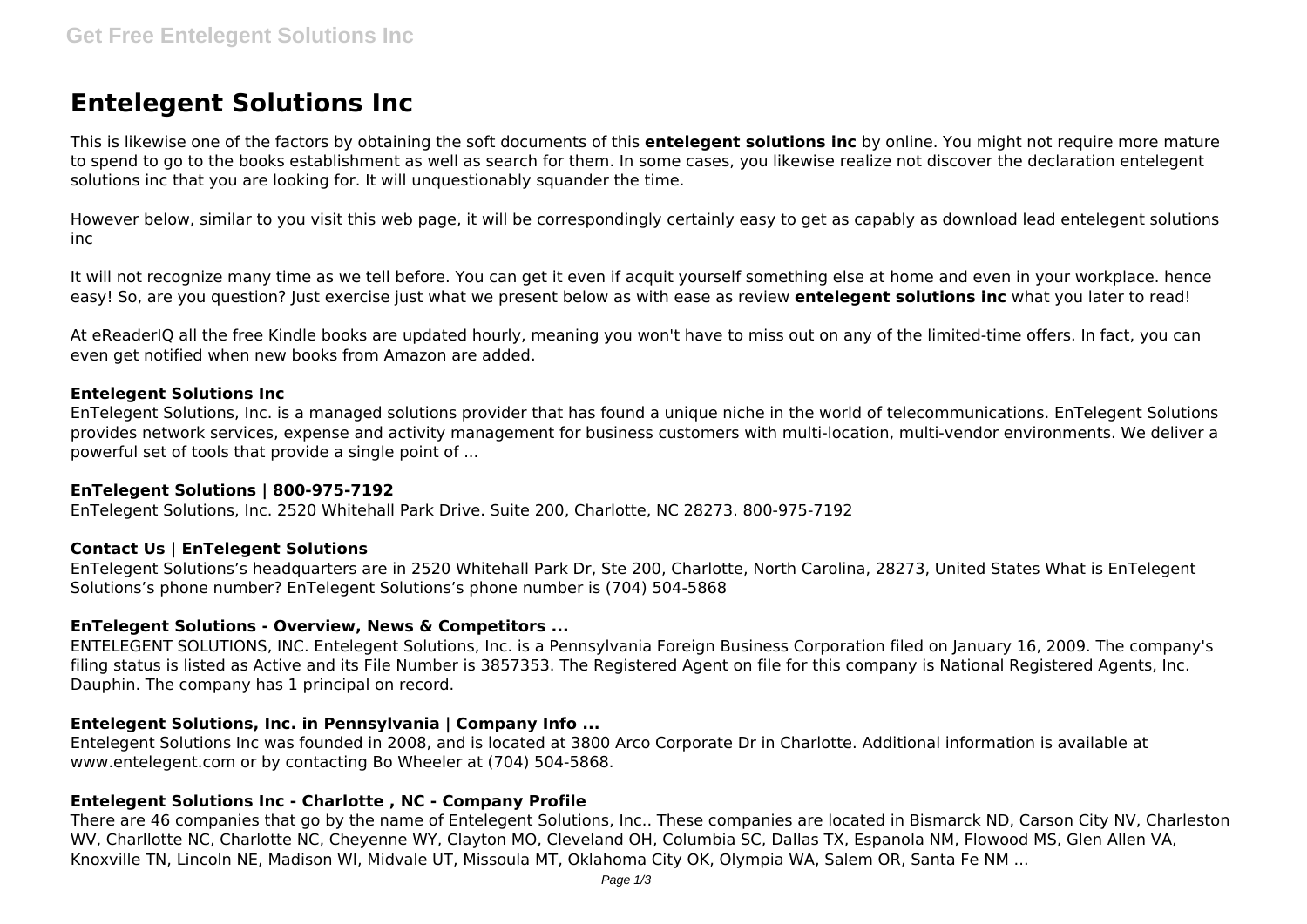## **Entelegent Solutions, Inc. - MO, MS, MT, NC, ND, NE, NM ...**

EnTelegent Solutions, Inc., a privately held corporation located in Charlotte, N.C., is a profitable and debt free telecommunications and managed solutions provider focused on multi-location enterprise customers with a primary network footprint in the US and Canada.

#### **Enteligent - Telarus**

EnTelegent Solutions is one of the innovative leaders in the MSP (Managed Solutions Provider) space today. We deliver a variety of products and services to fill a unique niche in the telecommunications marketplace. Our product portfolio offers highly customized solutions that result in a simple & cost effective solution to meet your needs.

#### **Entelegent Reviews - aerocominc.com**

A. Entelegent Solutions, Inc., is granted a license to provide basic local exchange service throughout the state of Michigan in the zones and exchanges served by Verizon North Inc., Contel of the South, Inc., d/b/a Verizon North Systems, and AT&T Michigan. B. Entelegent Solutions, Inc., shall provide basic local exchange service in accordance with

## **ENTELEGENT SOLUTIONS, INC.,**

Entelegent Solutions, Inc. 3800 Arco Corporate Drive, Suite 310 Charlotte, NC 28273 Telephone: 704-323-7464 Facsimile: 866-295-0471 Toll Free: 800-975-7192 Email: Dave.gibson@Entelegent.com Idaho Public Utilities Commission Office of the Secretary ACCEPTED FOR FILING February 28, 2010 Boise, Idaho

# **ENTELEGENT SOLUTIONS, INC. CONTACT INFORMATION**

Date"), between Entelegent Solutions, Inc. ("ENT"), a corporation organized under the laws of the State of North Carolina, with offices at 3800 Arco Corporate Drive, Suite 310, Charlotte, NC 28273 and Verizon Northwest Inc. ("Verizon"), a corporation organized under the laws of the

## **AGREEMENT ENTELEGENT SOLUTIONS, INC.**

National Registered Agents Inc. 208 S. LaSalle, Ste. 814 Chicago, IL 60604 800-934-2556; Bo Wheeler Chief Executive Officer 3800 Arco Corporate Dr., Ste. 310 Charlotte, NC 28273 bo.wheeler@entelegent.com 704-323-7463

## **Entelegent Solutions, Inc. - Illinois Commerce Commission**

Download Ebook Entelegent Solutions Inc Entelegent Solutions Inc Recognizing the mannerism ways to get this book entelegent solutions inc is additionally useful. You have remained in right site to begin getting this info. acquire the entelegent solutions inc partner that we provide here and check out the link. You could purchase guide ...

## **Entelegent Solutions Inc - athenapmg.be**

intrastate access telecommunications services by Entelegent Solutions, Inc., ("Entelegent") with principal offices located at 3800 Arco Corporate Drive, Suite 310, Charlotte, North Carolina28273.

## **Entelegent Solutions, Inc. South Dakota TariffNo. 3 ...**

About us. EnTelegent Solutions provides network services, expense and activity management for business customers with multi-location, multivendor environments. We deliver a powerful set of tools...